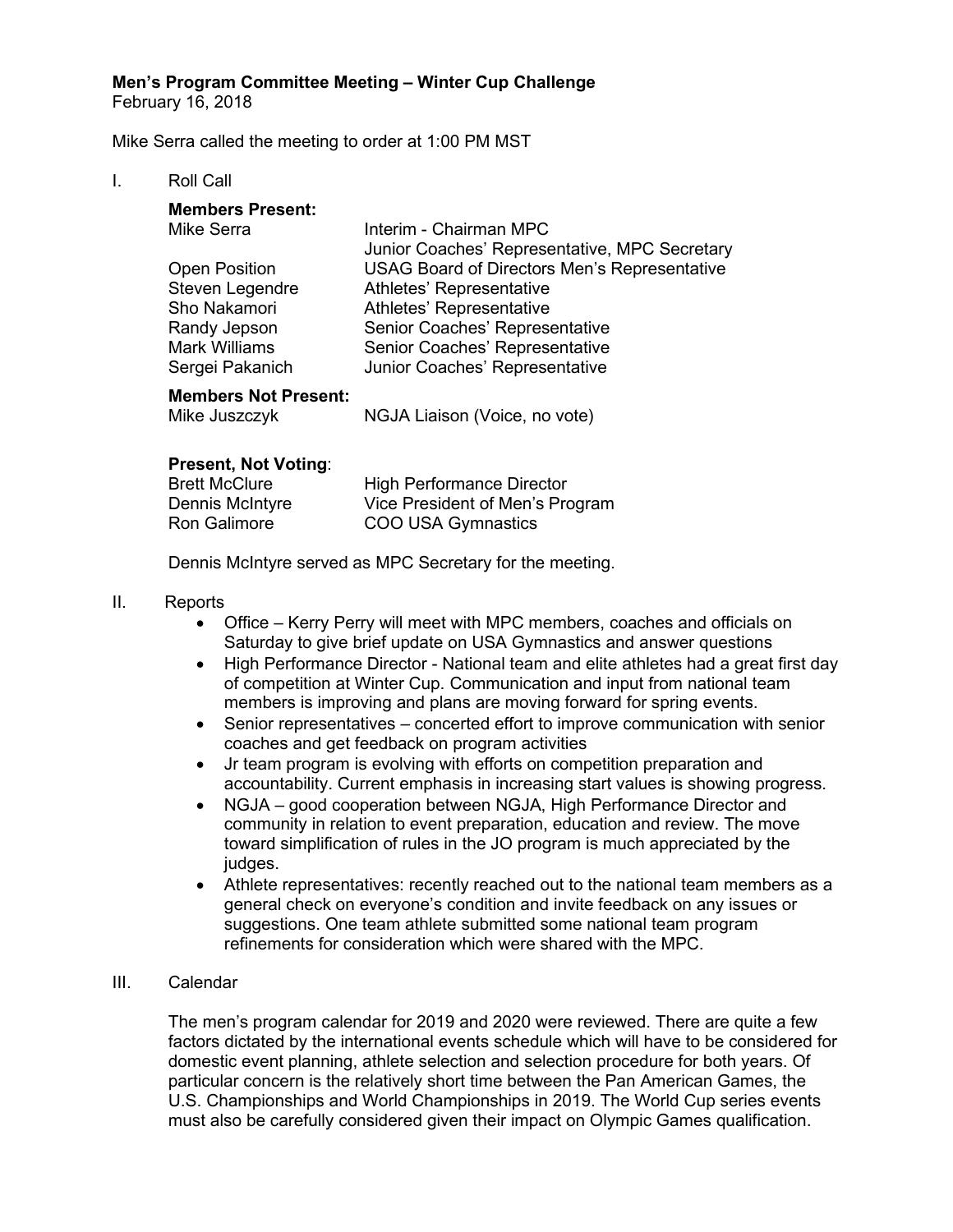IV. Selection Procedures Overview

As a first step in developing the selection procedures for the 2019 Pan American Games and the 2020 Olympic Games, an overview of both events, along with event format and qualification details was reviewed by the MPC. The overview will be used to compile draft selection procedures for both events for future action by the MPC.

- V. 2018 World Championships update
	- The 2018 World Championships selection procedures have not yet been approved due to the changes with the USA Gymnastics Board of Directors. An overview of the procedures will be prepared and distributed pending final approval of the selection procedures document.
	- The equipment which will be used for the 2018 World Championships has still not been announced by the FIG.
	- A possible site visit to Doha for the World Championships venue, hotels, etc. may be included as part of Doha World Cup event in March.

### VI. Judges Duties Document

The Judges Duties document adopted by the MPC in 2012 was reviewed. Other than minor edits for consistency and updating of official titles, no changes will be made. The updated document will be distributed to the MPC for final review.

VII. 2018 Winter Cup review

A brief update on the meet after one day of competition along with reminder of MPC meeting following the Winter Cup Finals to finalize the national team roster.

VIII. New Business

A. Election of MPC Chairmen to fill interim vacancy

## **Motion: To name Mike Serra to the position of MPC Chairmen to fill the interim position.**

**Motion: Sergei Pakanich**

**Second: Mark Williams PASSED: Unanimously**

**Motion: To name Sho Nakamori to the position of MPC Secretary.** 

| <b>Motion:</b> | <b>Randy Jepson</b>        |
|----------------|----------------------------|
| Second:        | Sergei Pakanich            |
|                | <b>PASSED: Unanimously</b> |

- B. Interim position on MPC USA Gymnastics Board of Directors position Tabled pending review of potential changes to the position by the interim USA Gymnastics Board of Directors.
- C. Athlete Representatives

Some discussion on how to best address the conflict between the Deborah Daniels recommendations and the USOC By-law requirements regarding athlete representation on standing committees, special committees and selection committees in relation to insuring athlete advocacy, communication and wellness. Suggested split of assigned duties within athlete representatives (i.e. advocacy vs. selection committee) will take further consideration by all disciplines and Athlete's Council.